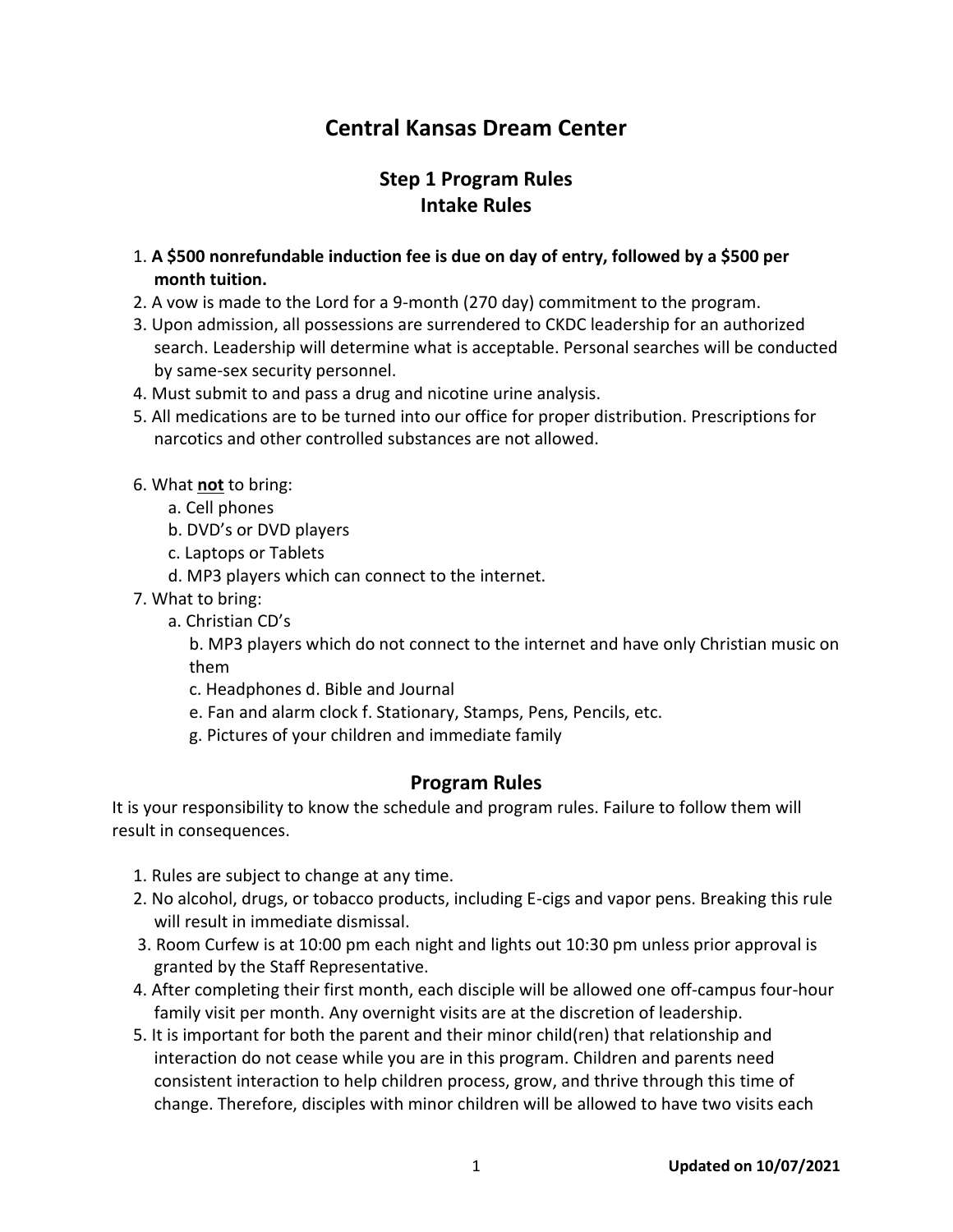month for two hours. Visits must be scheduled at least two weeks apart. The four hours off campus visit each month (after the probationary period) will count as one of the two parent-child visits and can include other family members. If a minor child is in DCF custody, the visitation schedule will be compliant with the foster care case plan.

- 6. Staff requests for passes/visits must be submitted five days prior to the requested date and time. These must be approved by leadership.
- 7. Name calling, taunting, threatening tone of voice, verbal abuse, sexual harassment, or violence towards others will not be tolerated at any time.
- 8. Horse play or physical rough housing will not be allowed as this can lead to unnecessary aggression.
- 9. Observe and maintain the utmost courtesy and Christian behavior toward other disciples, staff members, and the public.

#### 10. **Rules for Church and Chapel:**

- a. Notes are to be taken during each church service.
- b. Be at the door ready to leave at 7:45 am for the women and 9 am for the men.
- c. If there is an evening service on Sunday, be at the door ready to leave at 6 pm.
- d. On Wednesday evenings, be at the door ready to leave by 6 pm. When Wednesday evening suppers are being served, be ready to leave by 5:30 pm.
- 11. Students must provide a contact list for phone calls. Call lists can only include family members, no friends.
- 12. Students will not be allowed to have or use bar soap, bath salts, potpourri, or candles.
- 13. **NO FRATERNIZATION. No contact with the opposite sex without leadership approval. (No notes, letters, conversations, touching, or dating.)**
- 14. **NO secular music is allowed anywhere, at any time, including in the CKDC vehicles.**
- 15. Rooms are to be kept clean and orderly. Periodic inspections by security will be made. Failure to comply means no off-campus pass.
- 16. Lay-ins are only permitted with a note from the doctor or with leadership permission.
- 17. Phones in office are to be used only upon approval of staff.
- 18. **You may be asked to submit to a drug, nicotine, and/or alcohol breathalyzer tests at any time.**
- 19. Stealing is grounds for immediate dismissal.
- 20. Noise level must be considerate. A radio should only be loud enough for a room's enjoyment.

## **Classroom Rules**

- 1. Be downstairs by 8 am and in the classroom ready to start by 8:30 am. You must have permission from staff showing a reasonable purpose for being late or absent.
- 2. Be prepared for class this includes chapel time. Bring books, paper, pens, Bibles, homework, etc. with you.
- 3. Be patient. Be quiet.
- 4. Be respectful of all speakers: listen and do not interrupt them with questions while they are sharing in group studies.